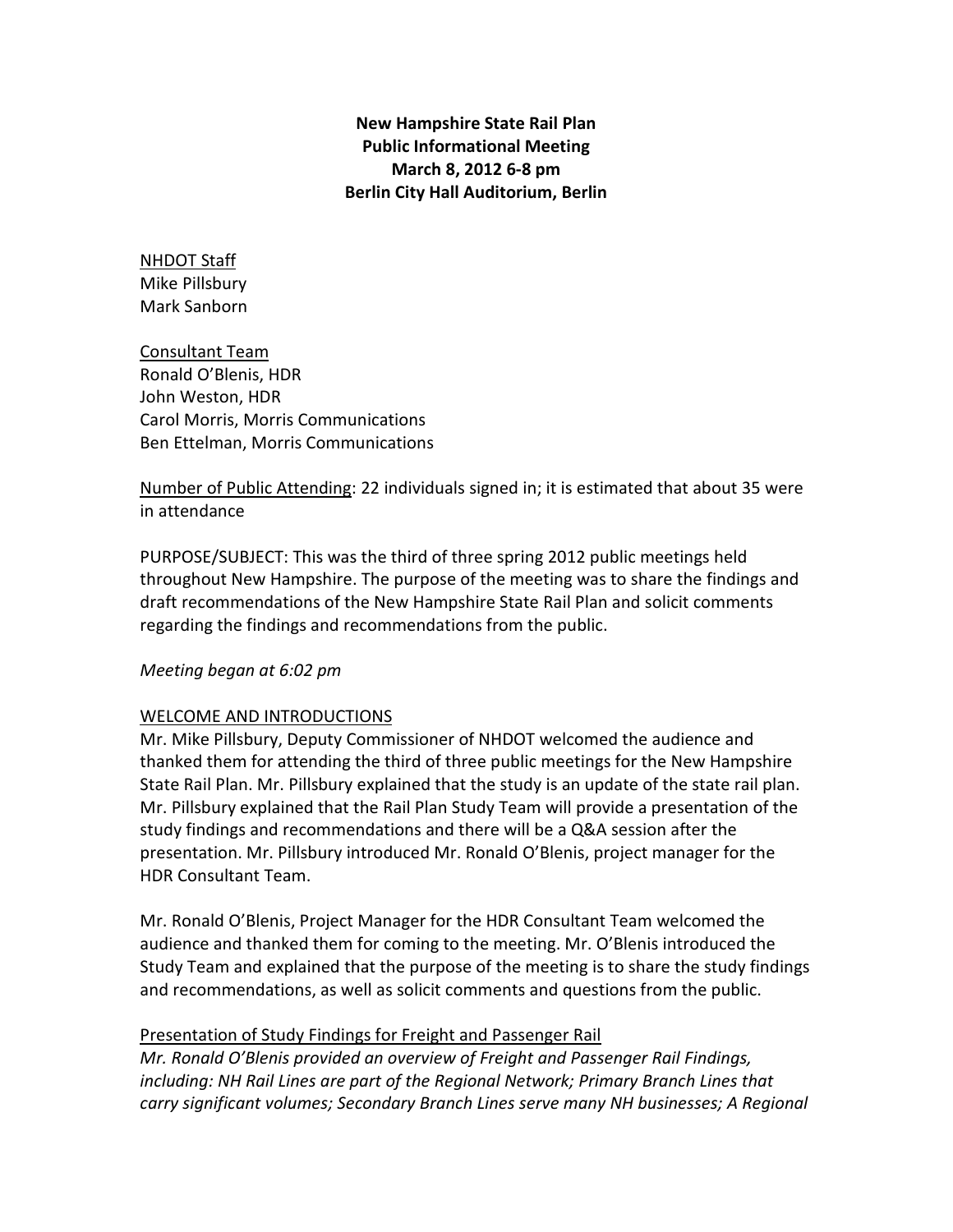Vision for Passenger Rail; Mainlines carry most are critical to system viability; New Hampshire Freight Rail Trends; New Hampshire freight rail volumes are comparable to most New England states; New Hampshire Freight Traffic Reflects Industry Trends; Management of NH Freight Rail System; New Hampshire has two Amtrak Routes; New England Rail System: Improvements Planned and Underway; NH Passenger Rail Ridership is Growing; Management of Passenger Rail System; Freight Rail Supports the NH Economy; Passenger Rail Provides Mobility Options; Passenger Rail Benefits Economic Development; Rail Can Support Future Transportation Needs.

Mr. Ronald O'Blenis made a presentation regarding Freight Rail Issues: Highway Congestion will increase dramatically by 2040; Changing National Economy Affects NH; Support for Railroad Mainlines; Increasing Carload Weights Enhances Rail Efficiency; Rail Intermodal is Fastest Growing Freight Sector; NH Railroad Branch Lines Serve NH Shippers; Branch Line Traffic Originates/Terminates in NH and Branch Line Issues.

# Presentation of Study Recommendations and Conclusions

Mr. Ron O'Blenis presented the Study Draft Recommendations for Freight Rail including: Recommendations for Network Maintenance on Mainlines, Branch Lines as well as recommendations for System-wide Support.

Mr. John Weston of HDR made a presentation regarding Passenger Rail Issues, including: Recommended NH Passenger Rail Priorities; Benefits of Shared Freight/Passenger Corridors, Tourist/Excursion Service; Station area development as a rail service component; Regional Support is Needed to Continue Amtrak Services as well as recommendations regarding the Continuance of Existing Services and the Expansion of the Existing System.

Mr. John Weston presented the Study Draft Recommendations for Passenger Rail, including Continuing Existing Services and System Expansion.

Mr. Ron O'Blenis shared the following Study Conclusions:

- Rail is an important Component of the New Hampshire and Regional Transportation Network.
- Rail Services (freight and passenger) provide multiple benefits for the state, including:
	- o Economic
	- o Environmental
	- o Mobility
- Freight Rail services provide economic benefits to NH businesses
- Passenger Rail services improve mobility to New Hampshire Residents
- Passenger and Freight together, as the NH Railroad System, is an important resource for the State of New Hampshire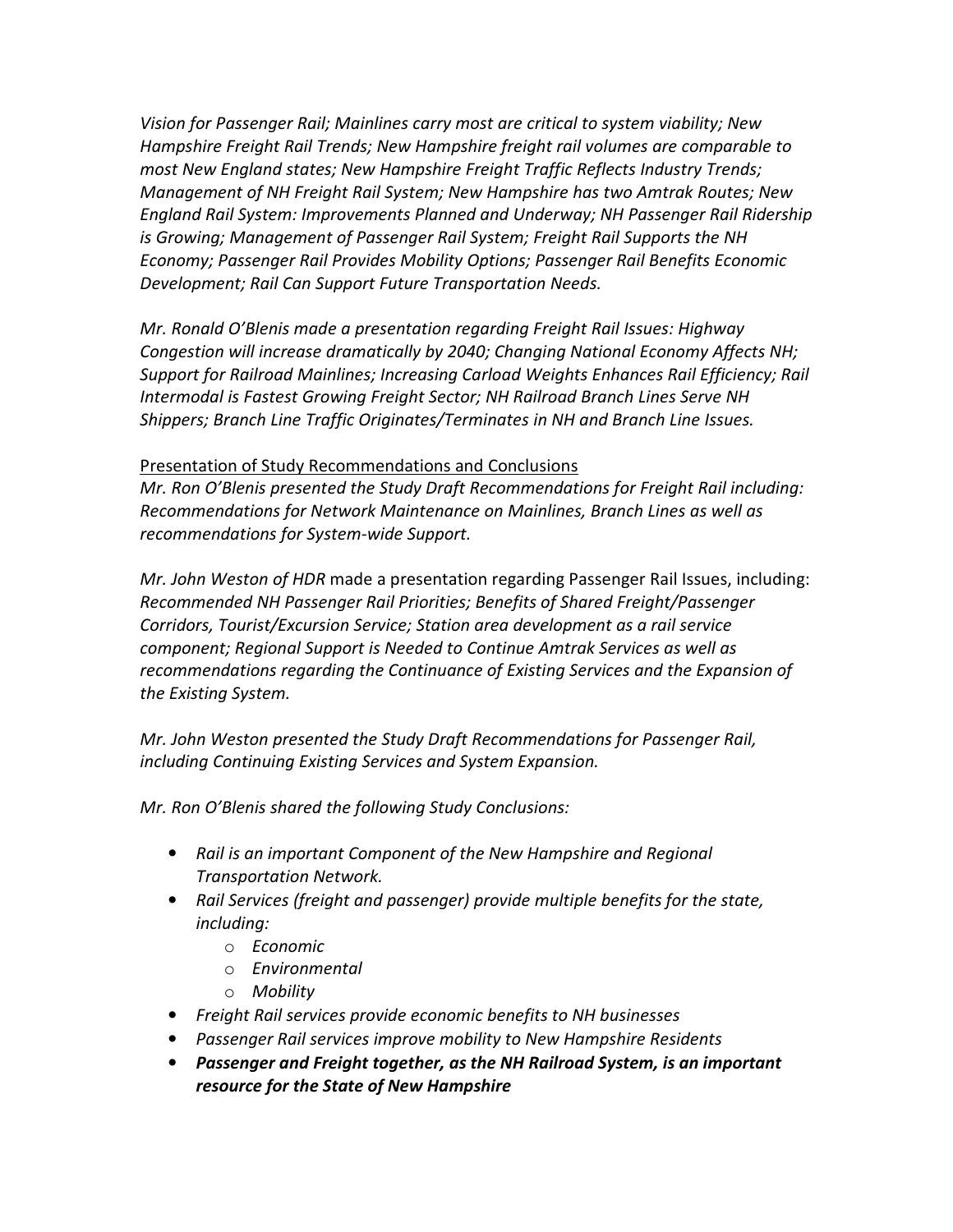## Public Discussion

Mr. Mike Pillsbury of NHDOT commented that on March  $7<sup>th</sup>$ , 2012, the Executive Committee for the New Hampshire State Legislature voted 3-2 against approving the contract to complete a study of the NH Capitol Corridor that runs between Boston and Concord, citing the high cost of the study. Mr. Pillsbury explained that the study was funded with grants that were received from the federal government and that NHDOT's next step will be to meet with the Federal Railroad Administration and the Federal Transit Administration and discuss what happens next regarding these grants. Mr. Pillsbury noted that Councilor Ray Burton, a member of the Executive Committee, was attending the meeting and asked him if he wanted to make any comments.

Comment: My name is Councilor Ray Burton and I have served on the New Hampshire Executive Council for 34 years, and I am supportive of all modes of transportation in rural America. I would like to commend NHDOT for undertaking this plan. I was one of two votes in support of the rail corridor study from Boston to Nashua and would encourage the department to work with the mayor of Nashua to get direct funding to move the study forward. I also think that the high-speed rail corridor designated by President Clinton, which runs through New Hampshire, should be seriously considered, as it would do a lot both economically and for improving the quality of life for the communities in the North Country such as Orange and Canaan. Some of those alignments have been changed over to trails and I hope that NHDOT can restore those lines for rail use in the future. I also wanted to mention the success of Operation Lifesaver, which has been a successful program in New Hampshire since 1983. We have a very small budget but we have great participation and private rail companies send people to our meetings. I would also like to advocate for a transportation center in the White River Junction/Lebanon area where there is a lot of tourism and where passenger service would accommodate the customer.

Question: For the last several years New Hampshire has invested in improving its bus transportation. Did you look at buses and the parallels of rail and bus?

Mr. Ron O'Blenis explained that the plan does not compare bus to rail directly, but that the Technical Advisory Committee encouraged and supported bus connections, and the plan emphasizes the importance of multi-modal connections. Mr. O'Blenis explained that there are bus services in a few parts of New Hampshire that are very strong and that indicates that there is a strong desire for alternative transportation in the state of New Hampshire.

Question: Is the bus service still heavily subsidized?

Mr. Mike Pillsbury of NHDOT explained that currently NHDOT owns and contracts an operator for the buses that run on Route I-93 from the Londonderry area as well as from Manchester and Nashua down that corridor. Mr. Pillsbury explained that the Nashua service operates free of any state or federal subsidies. Mr. Pillsbury explained that there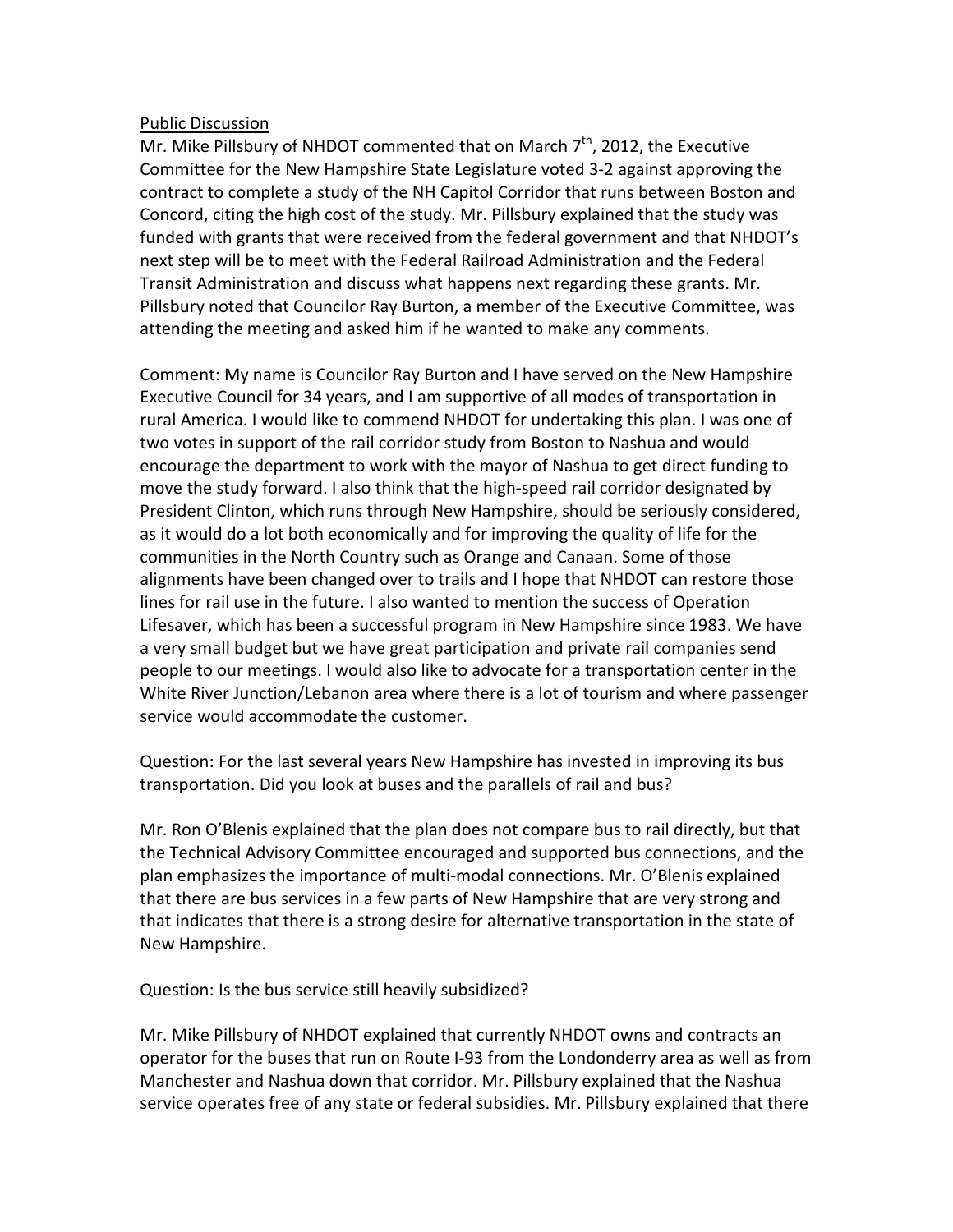are still small subsidies (in the range of 10%) for other services in the state and that collaboration and serving the customer is the goal for alternative transportation options for the future.

Mr. Mark Sanborn of NHDOT commented that the Boston Express goes through Manchester and through Nashua to Boston on I-93 and the final destination is either South Station or Logan Airport. Mr. Sanborn explained that this service is on pace for about 600,000 riders in 2012.

Question: In light of PanAm's recent petition for abandonment of the Portsmouth to Newburyport line, what is the state's position regarding the acquisition of that line? (Note: The Hampton Branch, a segment of the former Portsmouth to Newburyport line, from Portsmouth to Hampton is the rail line subject to potential abandonment. The State of NH currently owns the abandoned segment from Hampton to the state border.)

Mr. Mike Pillsbury of NHDOT explained that PanAm is in process of formal abandonment of the Hampton Branch. He said that NH has let them know we are interested in acquiring that line once it is formally abandoned and the states has first right of refusal to that line. Mr. Pillsbury explained that the first step will be identifying the value of the corridor and then identifying potential funding sources.

Question: Why is that corridor not one of the priorities identified in the plan?

Mr. Mike Pillsbury of NHDOT explained that the state does view purchasing rail corridors as a priority as there is very little ability to create new lines in the state.

Mr. Ron O'Blenis commented that the state is likely to purchase the rail line from Hampton Branch, but the priorities outlined in the plan are for maintaining existing service.

Question: All of the slides are dated 2009. Has there been a continued downward trend in freight service?

Mr. Ron O'Blenis explained that the data that the Study Team received from Association of America Railroads is from 2009, but that anecdotally we do expect to see an increase in freight service.

Mr. John Weston of HDR commented that they have released the current national numbers and there was an increase in the national numbers and all indications say that that increase took place in New Hampshire as well.

Comment: I am a Gorham resident and it's apparent that Maine and Vermont are more aggressive when it comes to supporting rail. We need the Montreal Sherbrook connection through Portland to Boston. We used to have ski trains to that area and they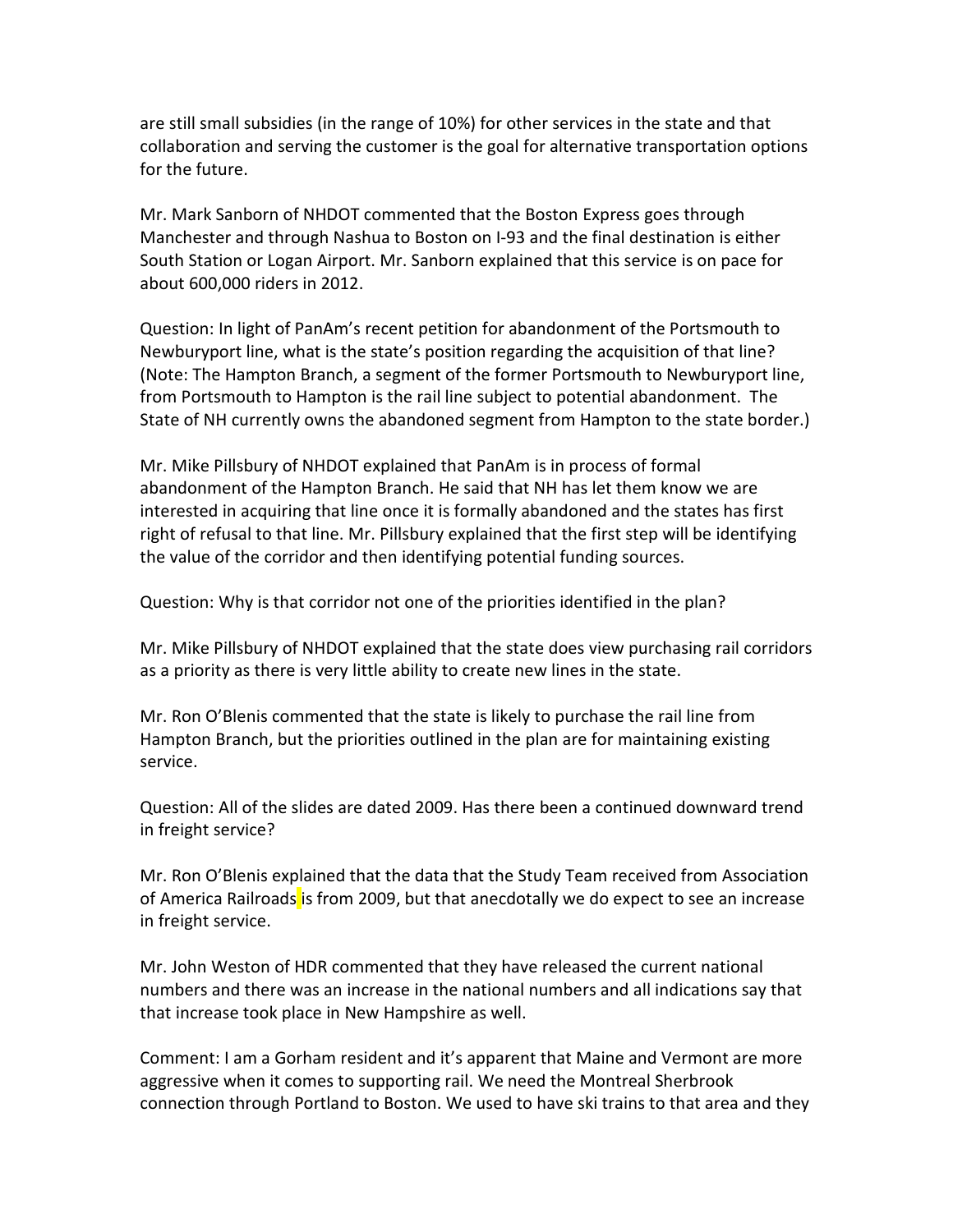were well patronized and if they are well marketed and promoted they will be successful. In terms of freight, I didn't hear anything about truck to train transloads. This is something that is very intriguing for this area of New Hampshire. I mentioned this to St. Lawrence & Atlantic and they were interested in knowing they have an opportunity for a distribution center here in Gorham.

Comment: The St. Lawrence & Atlantic line used to be the lifeblood of Coos County for paper mills and passenger service. We need it, as it is the long-term future of America. Right now there are jobs for manufacturing and the facilities here are all set up for manufacturing, they have railroad sidings and amenities such as natural gas. The problem is that the track siding needs to be upgraded and the cost of upgrading is extremely high. When a company looks at the costs, they would rather pay more for the truck. There has to be a mechanism to provide support to help these sidings become functional again because rail is what these manufacturers are looking for when they consider this area. The subsidies for rail would be miniscule compared to the current subsidies for roads in this state.

Mr. Ron O'Blenis commented that the Industrial Rail Access Program (IRAP) is a program that can do this, and looking into it is a recommendation outlined in the plan. The IRAP progam is used by many states including Vermont and Maine, and Masshachusetts is in the process of implementing an IRAP. Mr. O'Blenis commented that IRAP works to match money in order to defray some of the costs; traditionally the split is a third of the costs are handled by the state, a third by the shipper and a third by the railroad owner, if the rail line is not owned by the state. Mr. O'Blenis commented that the IRAP process identifies benefits using a set of criteria that needs to be followed in order to qualify. He added that additionally there are other programs that recognize these costs and provide assistance to defray the costs to the user.

Comment: My name is David Graham and I am a Gorham Town Selectman. I would like to commend the plan. The Town of Gorham strongly supports passenger rail service. Gorham was once known as Railroad Town, USA and there is a rail museum and a historic rail depot, so the town is very rooted in rail and very supportive. Gorham is halfway between Portland and Montreal and would be a perfect stop for that service and it is crucial to the economic development of Gorham that there be a stop in Gorham. I don't think it's on the plans right now but we think it is important. I think the rail corridor from Portland to Montreal should be a priority; it would help drive tourism as well. If there were any way to give that corridor a higher priority it would be very good for this region.

Comment: My name is Tim Moore and I am a member of the New Hampshire Rail Transit Authority. There is a meeting with the Downeaster operations folks (NNEPRA) next Tuesday so I will take your comments back to the NHRTA and NNEPRA. It is good to hear support for passenger rail and the goal is to increase synergy between what NNEPRA and the NHRTA do and with what NHDOT does.